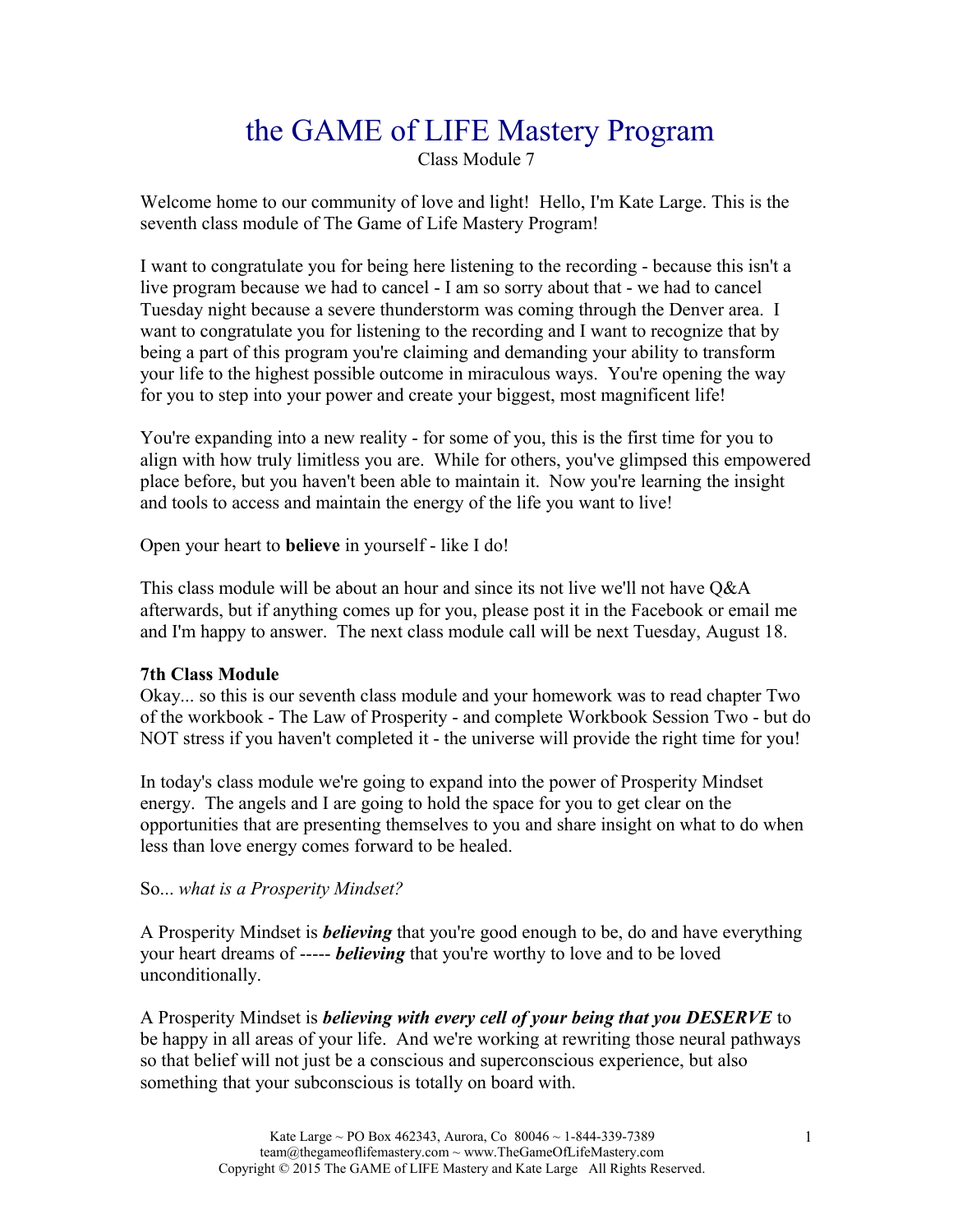A Prosperity Mindset is being open to receiving prosperity in any way the universe delivers it.

Your experiences are created by your mindset - a fear filled mindset creates a reality of fear - I know all about that - I perfected it! A prosperity mindset creates a life of prosperity and attracts prosperity consistently!

Having a Complete Prosperity Mindset is when you think about something you want and your body responds with a full body YES - in total agreement that, YES, you can have whatever it is you want experience.

Choosing to BE the energy of a prosperity mindset challenges your subconscious, forcing the revelation of less than love energy within you - those subconscious beliefs that don't serve you and probably aren't even true.

Facing this subconscious energy opens the door to face beliefs about yourself that have been hidden and sabotaged you in the past.

Lets look at the nitty gritty of prosperity energy.

Florence tells us: *Man can release, through his spoken word, all that belongs to him by Divine Right.*

She says, *There is a supply for every demand - and God is that supply.*

When we access that love energy of our higher self - that energy of God within us, we open the way for creating miracles through us.

When we stay in the physical world vibration of the illusion of fear, we can only create through us --- experiences of this fear vibration.

Our thoughts, our dreams, our desires, our words - all of these things are energy and that energy is either the higher vibration of love or the lower vibration of less than love - that lower vibration of fear.

We've discussed how we're either vibrating in an energy of love or an energy of fear never both.

The energy that's less than love holds shadows and darkness - and the human belief is that we cannot see in the dark.

Its in the energy that's less than love - that fear energy - that we feel helpless, powerless, STUCK and Limited - because we're in the dark - and so many times we don't KNOW we're in fear energy because BE-ing in fear energy is our normal way of BE-ing.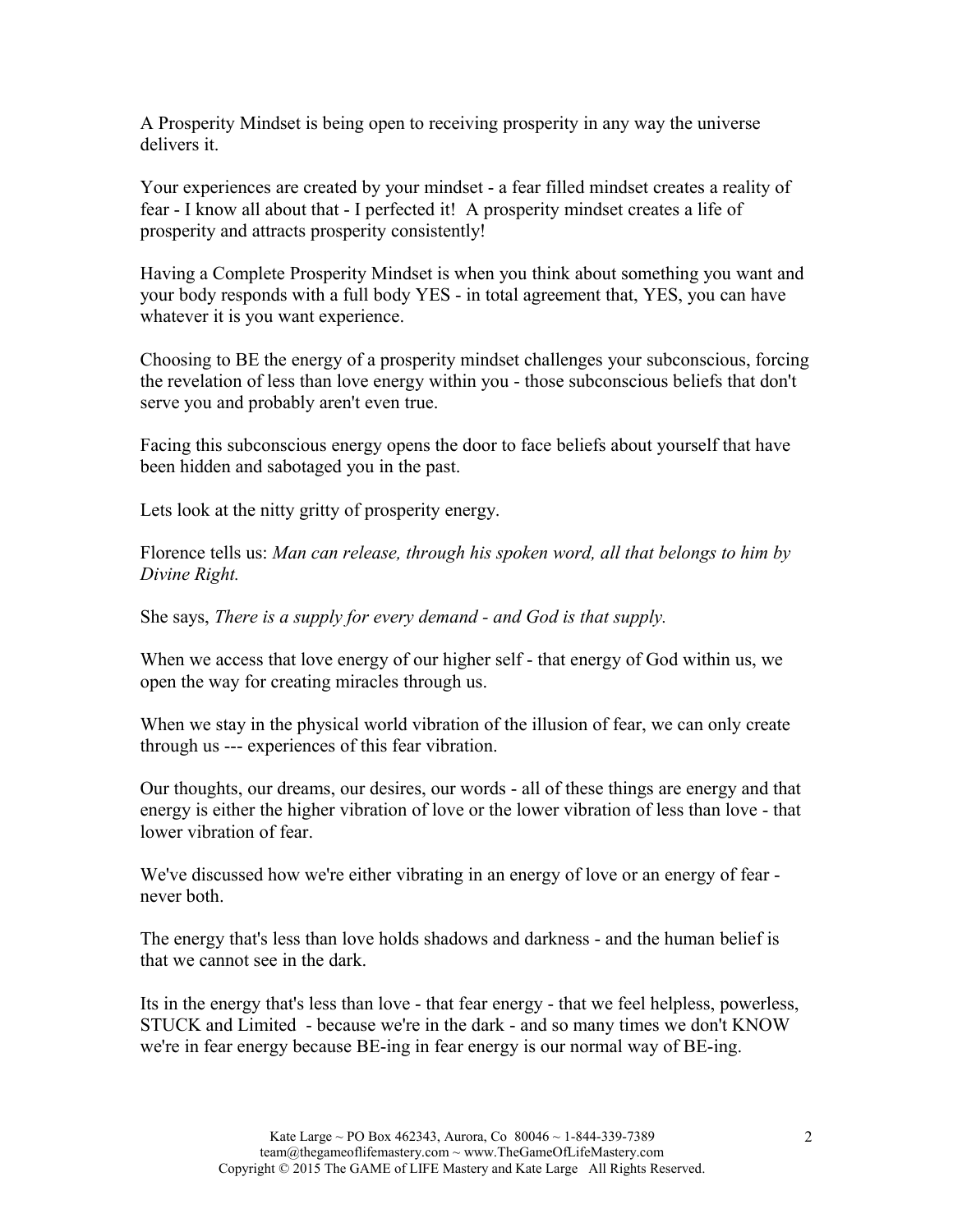But when we hold to a decision --- when we start to make a decision that we want something better, ---- when we tap into that gratitude - that energy of YES! it's possible for me to have something better - the light within us begins to dissipate the darkness and the less than love, fear energy thought patterns and beliefs are revealed.

I want to address again, the vibration of worry energy. We've talked about the energy of worry - and concern. Being concerned about something is a form of worry - and is of the lower vibration of fear.

I know... you've been taught all your life - just like I have - that to be responsible, you must be concerned or worried about people and life events - if you're not worried or concerned, then people think you don't care.

First of all... it really doesn't matter what other people think - when we give in to the need to be in alignment with what other people think, we lose ourselves - and we lose our ability to create and live the life we really want to experience.

.... we lose the ability to ascend our energy and expand into the greatest expression of ourselves possible

.... and... we struggle in the dark - and that's what it feels like - struggling in the dark and we can't see opportunities or ways of changing what we're worried about.

If you haven't met your Worry Angel, go to the Mastery Tool Library and download the audio to meet your Worry Angel and Keep. Him. Employed! Its not your job to worry its your job to BE the energy of prosperity - of love - of light - to ascend your energy to the highest vibration of love possible to focus your Creation Energy to mold into form all that makes your heart sing with joy.

Many people have told me that they don't live in fear, but they worry - worry is a form of fear energy. They don't live in fear, but they get angry, feel helpless at times, and get overwhelmed - anger and feelings of helplessness and overwhelm are less than love energy - they're all fear energy.

We're human, its the normal, accepted human way of doing things to live in less than love energy and that energy is the darkness of fear.

The good news is... the dark cannot exist in the light - and WE - you and I, are beings of light.

Focusing on what you don't have in the dark energy of lack is the normal way humans create life experiences and you don't like it.

But you're changing that. You're actively re-writing your subconscious records of belief and reclaiming your power to create miraculous experiences!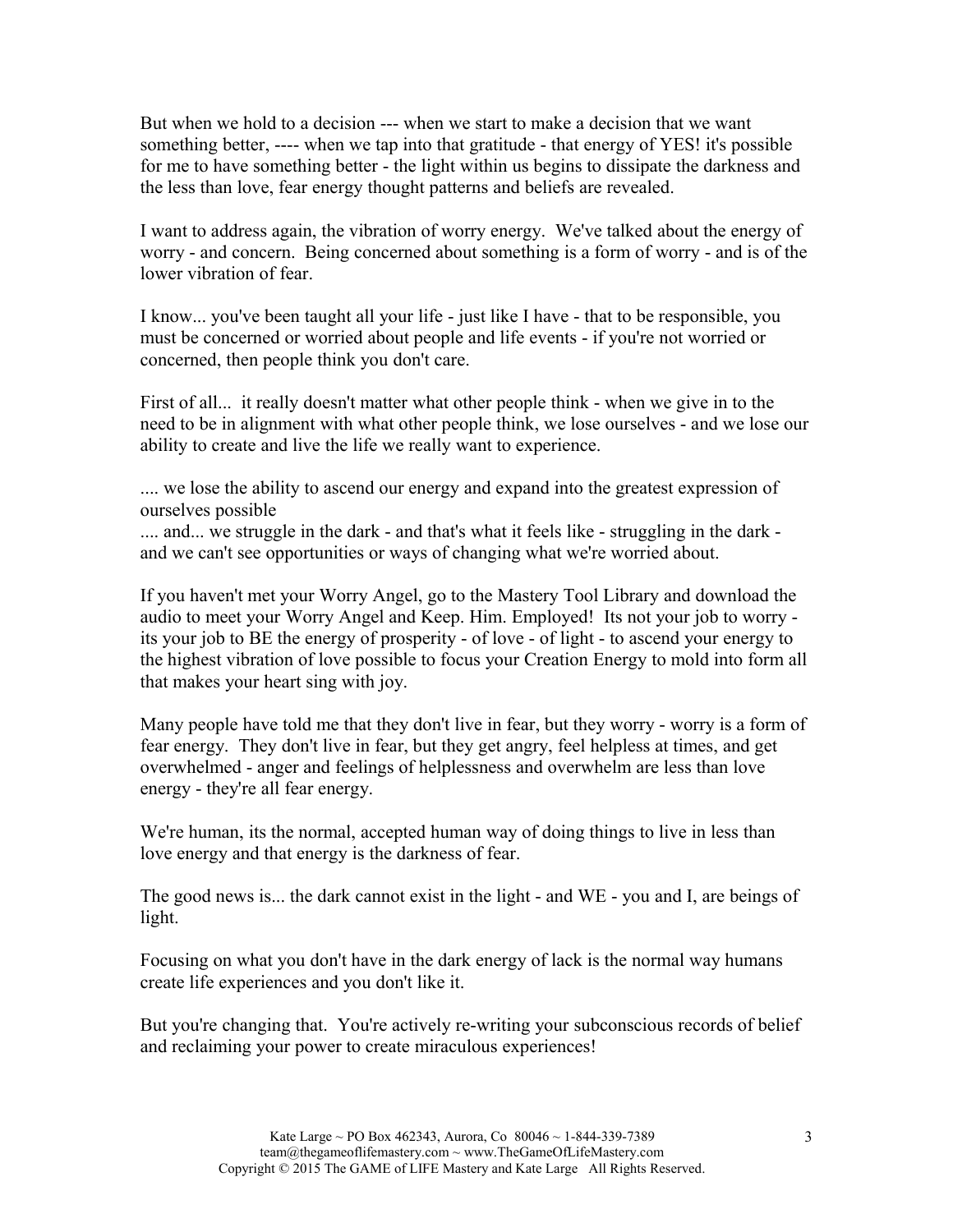You're expanding your awareness and shifting your energy to the highest vibration of love humanly possible!

You're moving and shaking up your energy to create higher outcomes - daily....

And your conscious is ascending into the energy of joy at receiving what you want - so the experiences you're creating is aligning with your superconscious that knows everything you dream of is already yours!

Getting into alignment with your superconscious challenges the beliefs of your subconscious. You're illuminating the subconscious darkness of fear with the expansion of your light from deep within, and painful, fear filled experiences of the past are coming forward to be healed.

Sometimes these energies are forced forward when they're exposed by an uncomfortable experience. And that experience can be with a stranger, co-worker, boss, relative, spouse, child - or it could even be your subconscious beating you up about not being good enough to have something.

So as you expand, these less than love energies come forward to be healed - not to punish, but to be healed. But they come forward by blind siding you and your humanness wants to contract - and hide that pain by stuffing it back into the shadows and when you do that you give your power away.

So I really want to celebrate those of you who are standing your ground and refusing to feed into the fear that's coming up, but remember, you're human and when you're blind sided, you're surprised and your first reaction is emotional - you may be hurt, angry, frustrated - all energies of powerless fear.

Because your spirit resides in a human body and when the human body is blind sided by negative fear filled energy it reacts emotionally.

Do NOT beat yourself up when this happens!

This reaction is the surprise of shock and it takes time for your human body and mind to acknowledge the energy you've been hit with. And that amount of time, that amount of time that this takes is up to you - it may take five minutes, it could take hours or days, but when you learn to recognize your energy drain and know what to do, it won't take as long to recover and choose a different energy.

And now you're learning that when this happens, its that golden opportunity that, "Oh Gosh there's something here that I need to heal!" and its possible - and its not as hard as used to be, because you know what to do. The pain is an illusion of something that happened before - its not happening now.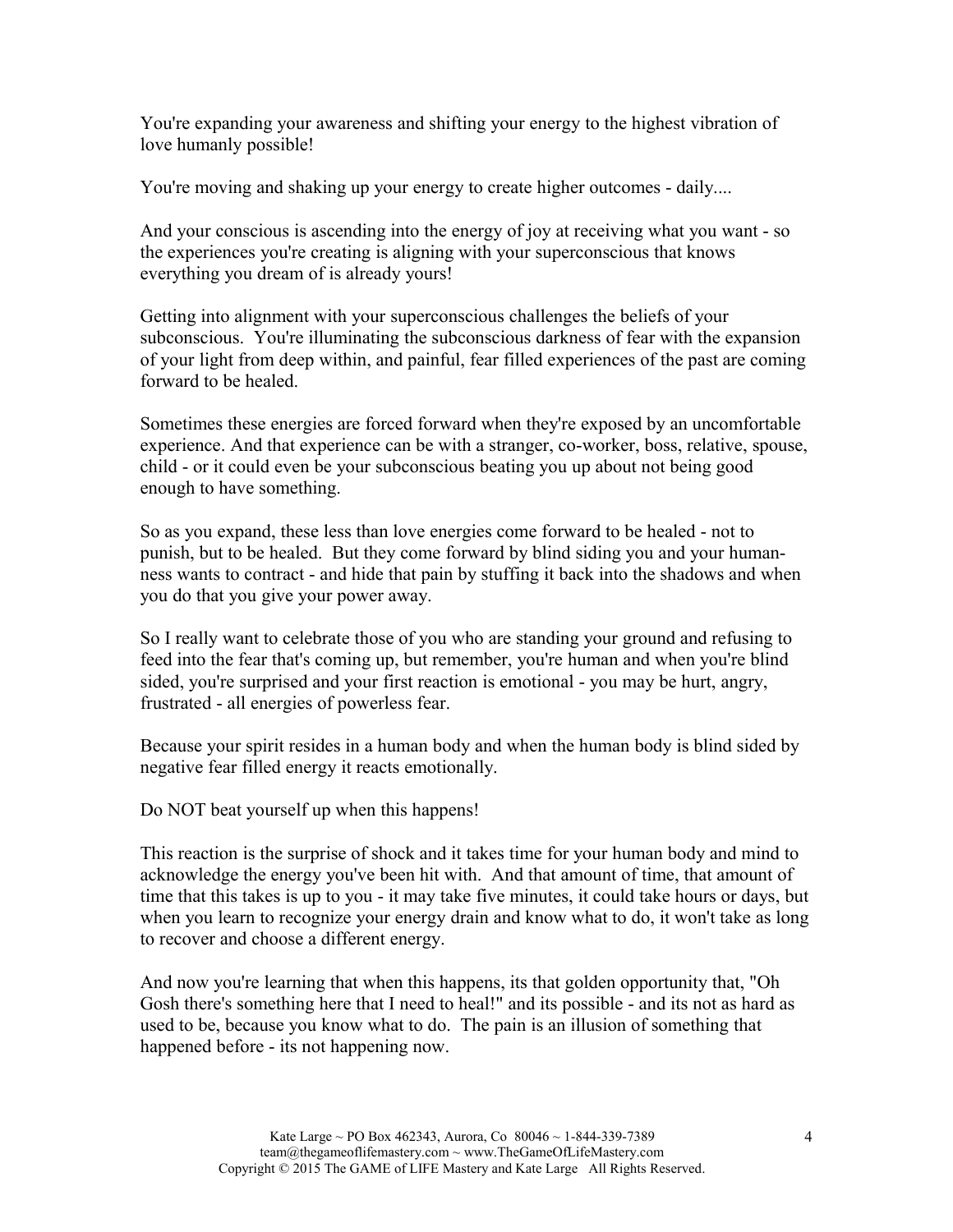So when you experience something that knocks you out of the energy you want to be in, as soon as you possibly can, stop what you're doing and consciously choose the energy you do want to be in.

You know this whole situation with my little Majik. When we frist got the news that he had this bladder cancer - was diagnosed with it - it was terminal and it did not look good it was extremely aggressive and I reacted emotionally for four days - crying, just crying and crying and crying and I didn't think he was going to make it through the weekend and it was just awful for everyone - especially little Maj.

And when I finally got a grip on my emotions and started holding him in that energy of being healed with gratitude and the medication kicked in and the Reiki and all the love and the prayers from all of you, his little body began to heal.

And I started looking really deeply as to why did he get the cancer? Well... I'm the source. He doesn't have anger. I'm human. I do. I've suppressed it for years. I've been working at healing it, but clearly he took a lot of it.

So I've actively been working at processing through any anger that has happened hidden and with that intention the universe obliged to show me - to show me. I'm healing myself - actively healing myself and he's healing. He won't be taking that anger that will form cancer again because there won't be any anger to take.

So after four days I finally acknowledged what had happened. So when things happen for you, acknowledge what's happened and get your mind around it as best you can - do NOT stuff it back into the shadows and hide it in your mind and refuse to think about it instead choose not to worry - choose not to be afraid - choose not to continue experiencing the emotions that are less than love.

Pull it into the light and heal it - use your tools from the Mastery Tool Library!

Then choose to focus on something that shifts your energy to love - something you're grateful for - or perhaps maybe the outcome you'd really like to experience - and send all the love of your heart to the situation and people involved and healing begins.

And like with little Maj, the tumor that was threatening to take his life within days - the vet showed me the first ultrasound where the bladder was full of this tumor and in 24 days it reduced 60%. We can heal our bodies.

So remember, the darkness of fear cannot exist in the light of love, so when you shift into love your energy will ascend the situation and create a higher outcome.

One tool you can use is the Shift Your Energy to Love meditation that's in the Mastery Tool Library. Or you could use the Sedona Method of Release. You may need to forgive or cut the cords to the energy. Or if its something minor, you could use the Jumpstart Your Power exercise or you can use all of them - use what works best for you.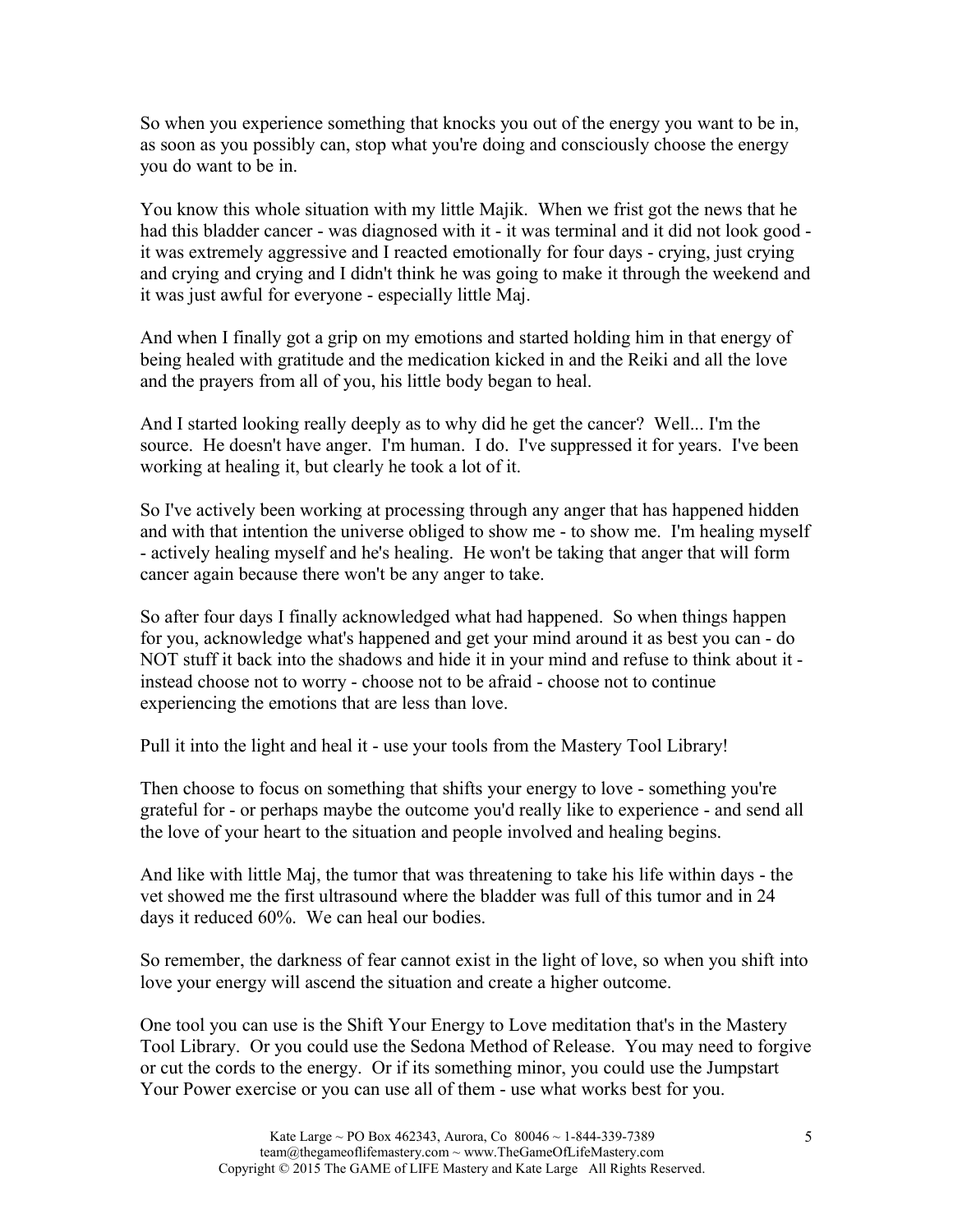And when you shift to the higher state of love, there is no worry - no fear.

Remember --- worry energy doesn't do anything to enhance your life - it'll only make you sick.

The quicker and more often you take control of your emotions after being blind sided, the easier it gets to shift your energy *no matter what is going on around you.* AND... when you take your power back through love energy, you have the ability to create a higher outcome.

And here that's something we've done with little Maj. Even though his diagnosis was dire. We shifted into that love, happy energy. Not because we were happy about what was happening, but in spite of it. Focusing on gratitude. Focusing on love. Being the observer of the healing of the bladder and it heals.

So... there are two parts to shifting energy and maintaining it.

One, you must know what the energy you wish to BE in feels like and Two, you must be able to recognize what it feels like when resistance steps in and your energy falters and fades.

When you can recognize this, then you have the opportunity to CHOOSE what energy you wish to be in and maintain it.

Now when life experiences shake your energy base, your subconscious reaction is to recoil in the fear - and pretty much stay there. Know that that is your old, OLD Normal way of doing things. And that was ok for then, but its not ok now.

In these moments, you're setting a new foundation for living. You're acknowledging the old way that no longer serves you and claiming your power to choose.

This is VERY Important!!! When you can identify what it feels like to BE in the energy you wish to be in and recognize when that energy begins to drain, then you'll be alerted the red flag goes up - you'll be alerted to use your tools to shift your energy back to where you want it to be.

Now, when you make decisions to make changes in your life, the conscious decision begins your expansion into something new. And the moment you signed up for this program, you started that shift in energy in a really big way.

When we make that decision to step to the plate, to change our energy from not having what we want to *having* what we want - fully in our power, our light shines brighter and that light dissipates the darkness and opportunities and action steps we didn't see before are revealed.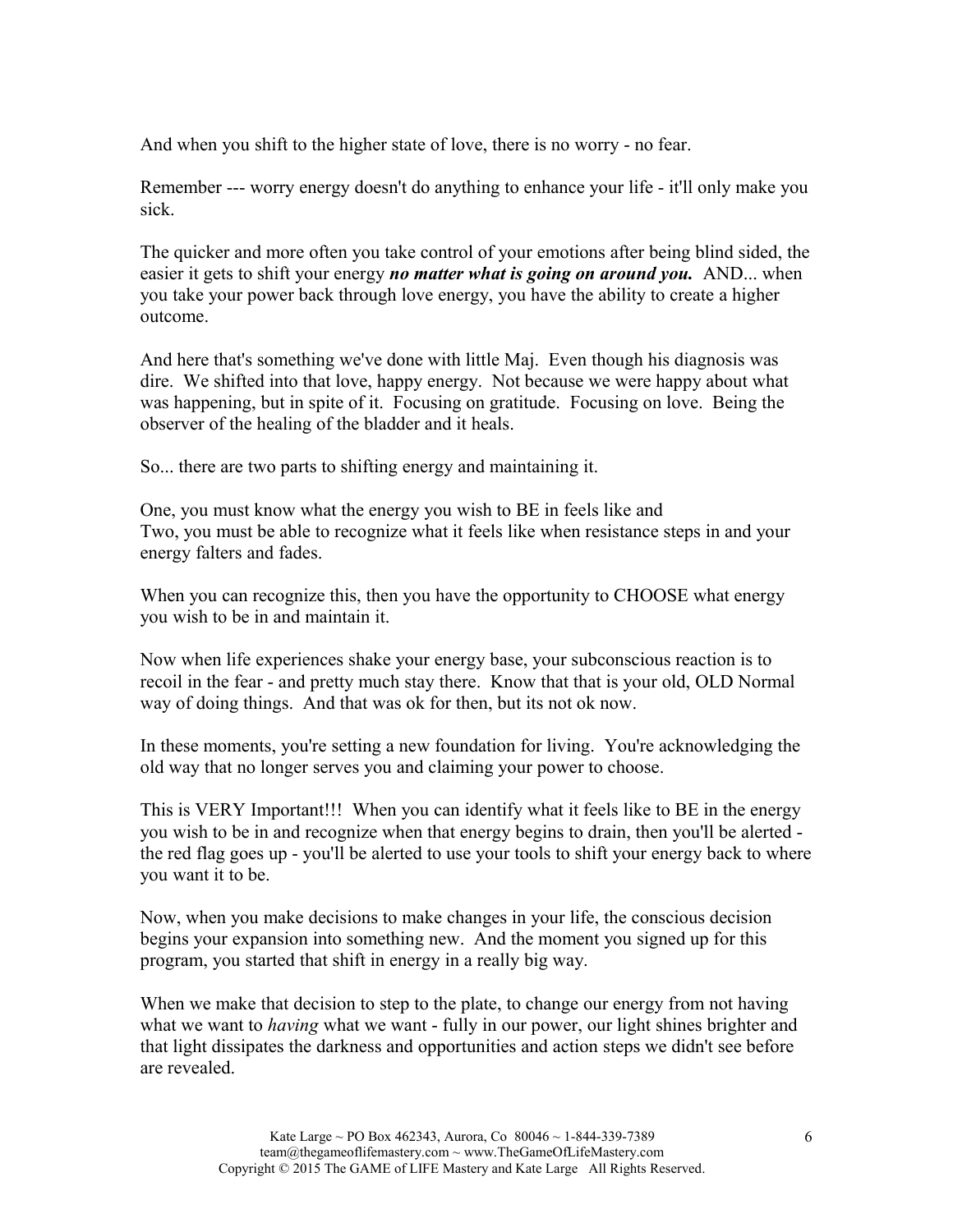So two things are happening, your light's getting brighter, you're seeing more opportunities, you're seeing the things that are out there for you to make decisions on to move forward with and you're also illuminating that darkness to come forward to heal, so wonderful things are happening in both areas. Even though that darkness may seem painful at first, its really a golden opportunity. I'll say that again - its a GOLDEN Opportunity!

You know... someone from the outside looking in... would say, how in the world could the dog that you love so much, getting bladder cancer and a death sentence really - how could that be a golden opportunity? Its been this golden opportunity to slow down - to be fully present - to shift into that love energy like I've never really done before. To heal so deeply from within that the love stays here all the time at some level. And its magical just magical and being happy - genuinely happy in the face of such anxiety from others looking in, but yet we know, we know we're divinely cared for and healing is happening.

And if Maj decides he doesn't want to be here anymore, then the pain of all of that we'll be comforted and we'll process through it.

So... when you make a decision to create something new - when you step into an expansion of your energy - your thoughts and the energy behind them - the energy that comes through you - begins the formation of what you want in your reality.

Whatever it is you've decided you want to do - its possible for you.

Simply by making a conscious decision - you've put energy into motion -- in a powerful way - you're giving energy form.

Write that down - choosing - making a conscious decision puts energy into motion and begins giving it form!

Struggle is a human option - not a necessity - an option!

Before we go any further, lets define what gets between us and what we want to create in our lives - the human need to STRUGGLE!

We struggle because we're taught that life is a Struggle!

We struggle from deep seated beliefs of being undeserving, not good enough and unworthy - its a belief of being limited in what you can be, do or have - whether on a conscious level or a subconscious level.

Most of the time these beliefs are hidden and sometimes, they don't have a name associated with them. Pay careful attention to this because sometimes that energy is just uncomfortable energy within you that blocks you from BE-ing in the energy of a level of joy that you want to be in.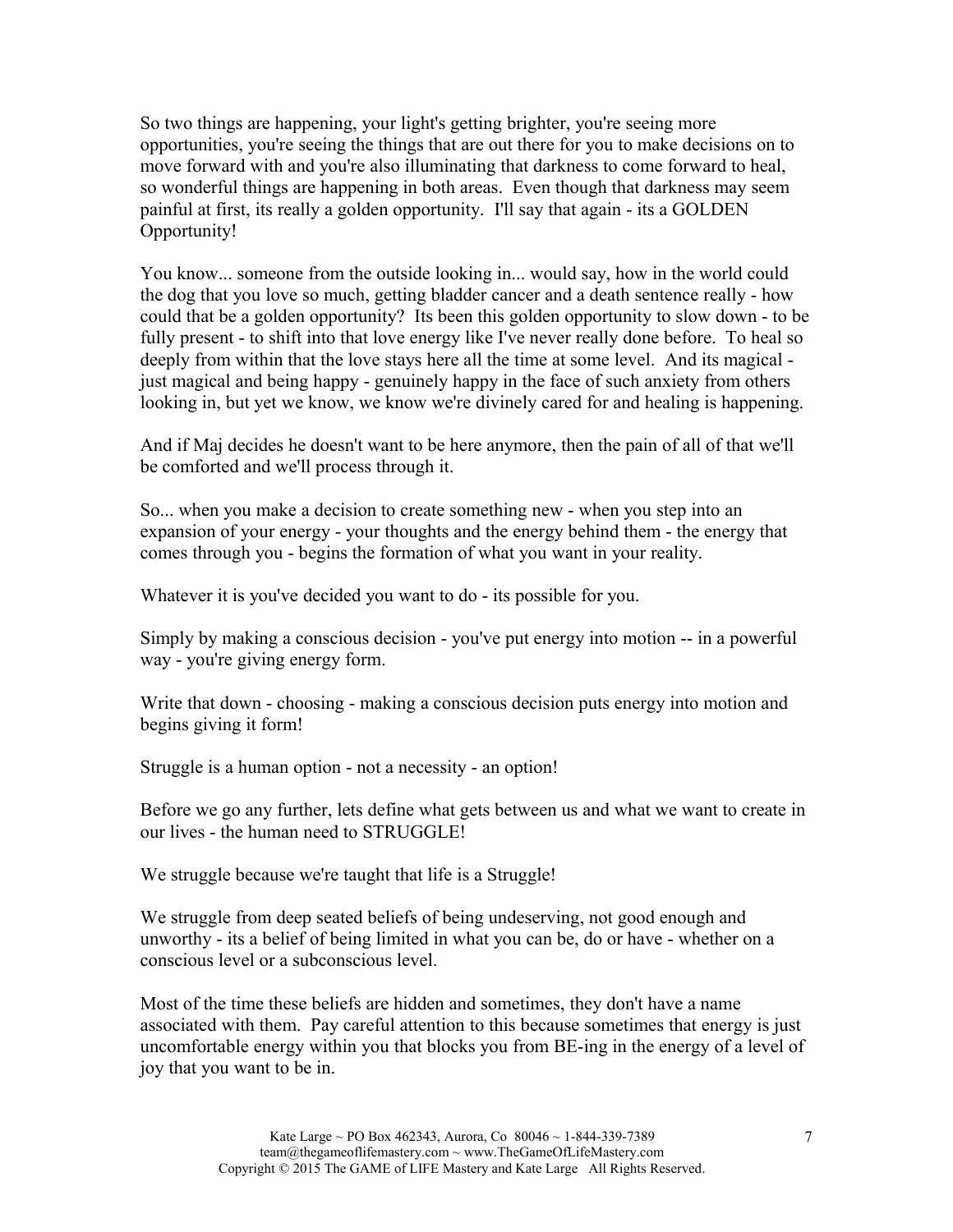So, when you set your intention to expand your awareness and you claim your power, your human need to struggle is going to come up - and that uncomfortable resistant energy is what you've been denying, pushing aside and stuffing away to a deep closet in the back of your consciousness - all this time before - before the program.

Where does it go, where does that energy go when we hide the resistance within us instead of facing it and processing through it?

When we refuse to look at something, we take it from our conscious and put it in the fertile playground of our subconscious and what does our subconscious do with it?

Our subconscious breathes life into it and what originally felt like a little uncomfortable resistance then grows into VERY uncomfortable monster resistance that can choke the life out of us - killing our dreams, destroying our self confidence - making us feel stuck, helpless and powerless.

For many of you --- resistance came up immediately, but it took on different forms. But the root of the resistance is the same for everyone - some form of fear that leaves us feeling helpless and powerless.

Don't give in to these feelings. Instead, step back - out of the emotions of the situation and ask your angels to show you what it is you need to look at. Take the time to identify the resistance energy within you and pull it out into the light to look at it. Many times simply facing it is enough to dissipate the resistant energy, because it no longer serves you and its time for it to go.

So that first step to achieving a Prosperity Mindset is simple - and that step is to CHOOSE to BE-lieve you're worthy, deserving and good enough to experience joy in all areas of your life.

And if resistance comes up - and it probably will in some form, because you're human pull out that resistance and look at it and use your tools to process through it. That act of looking at it changes everything. Remember... as an observer, energy works differently it operates differently than it does when its not observed. And when you observe it, you bring it into the light - and the darkness cannot exist in the light.

I want to quickly address the difference between Releasing and Choosing. When we release something, we consciously work at letting something go - of pushing something away from us. We've worked for years to let go of limiting thought patterns and beliefs, fear - all things that no longer serve us.

Earth's energy supported this, however at times it has seemed like an exercise in futility, because we've been unable to get to the root of what we need to release.

Choosing is something altogether different. Its very powerful, yet to someone who is already drowning in fear, it can be very scary. Because when you choose to create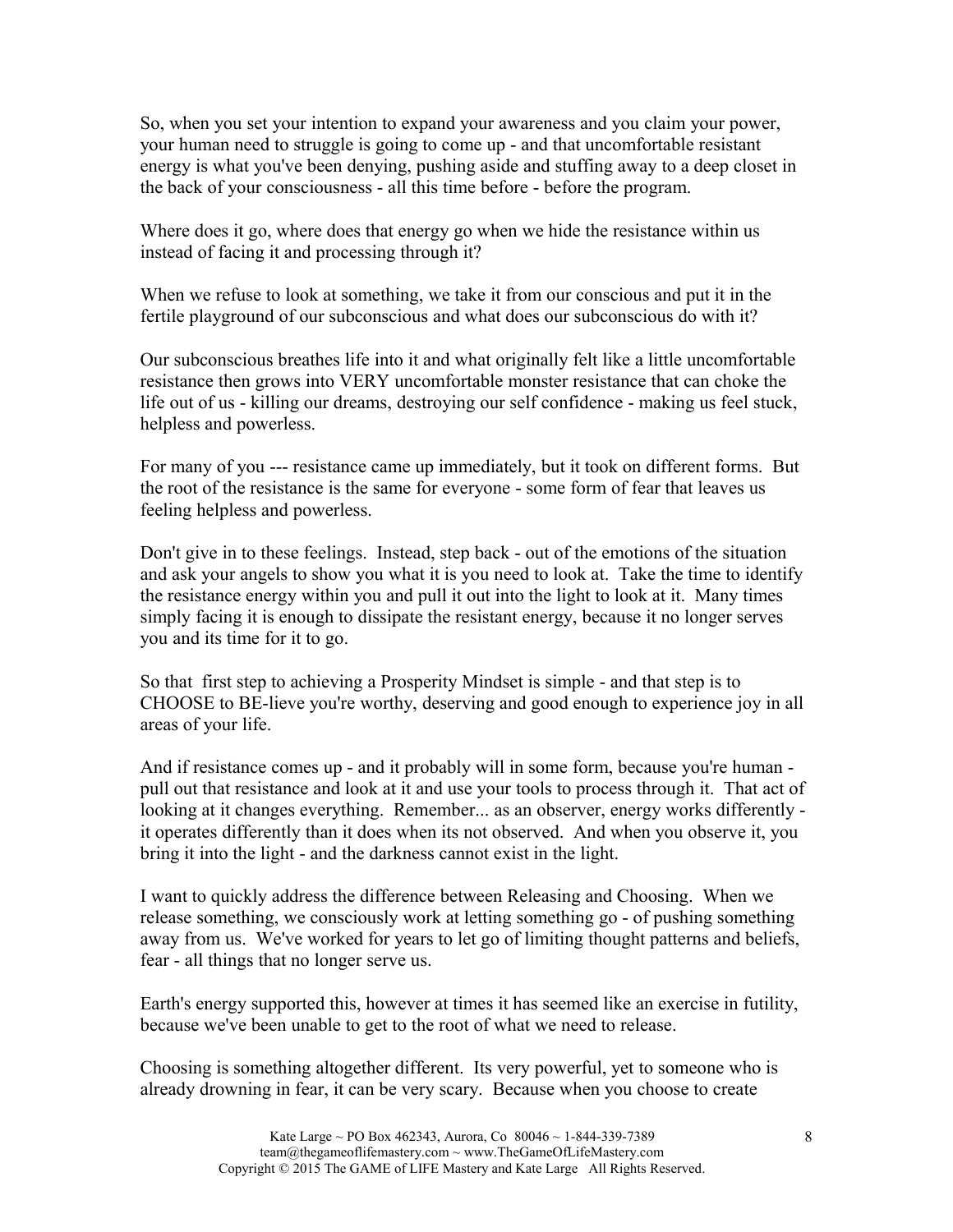something different, most of the time you're choosing with no change in sight - and sometimes, feeling like you're not supported - there's no physical evidence that what you want can happen, and seemingly no support.

But the reality is that the lack of support is a fear filled illusion.

*You are supported.* You're supported by the angelic realm, the energies of Mother Earth and the energy of like minded individuals. And you know... people who don't even know you pray for you every day to live your life in joy, love and light. I remember as a little girl - and even now, I begin my prayers praying for everyone to find the joy that is their birthright in whatever way that joy means joy to them. I know I'm not the only one who does that - other people do it, too.

When you *choose* to expand your awareness, you come face to face with the energy that has been blocking your expanding awareness from happening naturally. AND because you've chosen to BE in a higher vibration of love, when you face less than love energy, you FACE it from a place of empowerment - solidly anchored in love.

When we Choose, the resistance energy reveals itself and you're learning through this program the tools to use to take your power back from that darkness of resistance energy.

When you Choose to do something, you begin the process of forming Creation Energy into the new reality you want even when there's no sign of it in sight.

The human brain will argue that it isn't that simple. But it is. It's Just. This. Simple!

The human brain may also argue that you're lying to yourself when you CHOOSE to redefine the energy of your reality when nothing has changed to your physical eyes.

These are normal thought processes, but lets clear this up right now.

The fact is, you're not lying to yourself. When you Powerfully shift your energy to what it would FEEL like to have whatever it is you want, you're putting into motion the creation of a New-Reality.

Your brain may say, yeah, right, but I can't do that or it may just be an energy within you that whispers, "I'm so scared!" I've done that -- I've been so scared that the only voice I had was a whisper.... But I chose something different anyway! And you can, too!

So lets step back and look at the bigger picture of this. You created the reality you have now by worrying and subconsciously focusing on what you don't want. I've done it, too. I'm human, I do it now when I allow my subconscious to focus on what I don't want! Its just the way humans are wired.

And lets face facts.... you're powerful - you've POWERFULLY created the life you have now ---- and now you wish to transform it - and that's fantastic! Or maybe you've been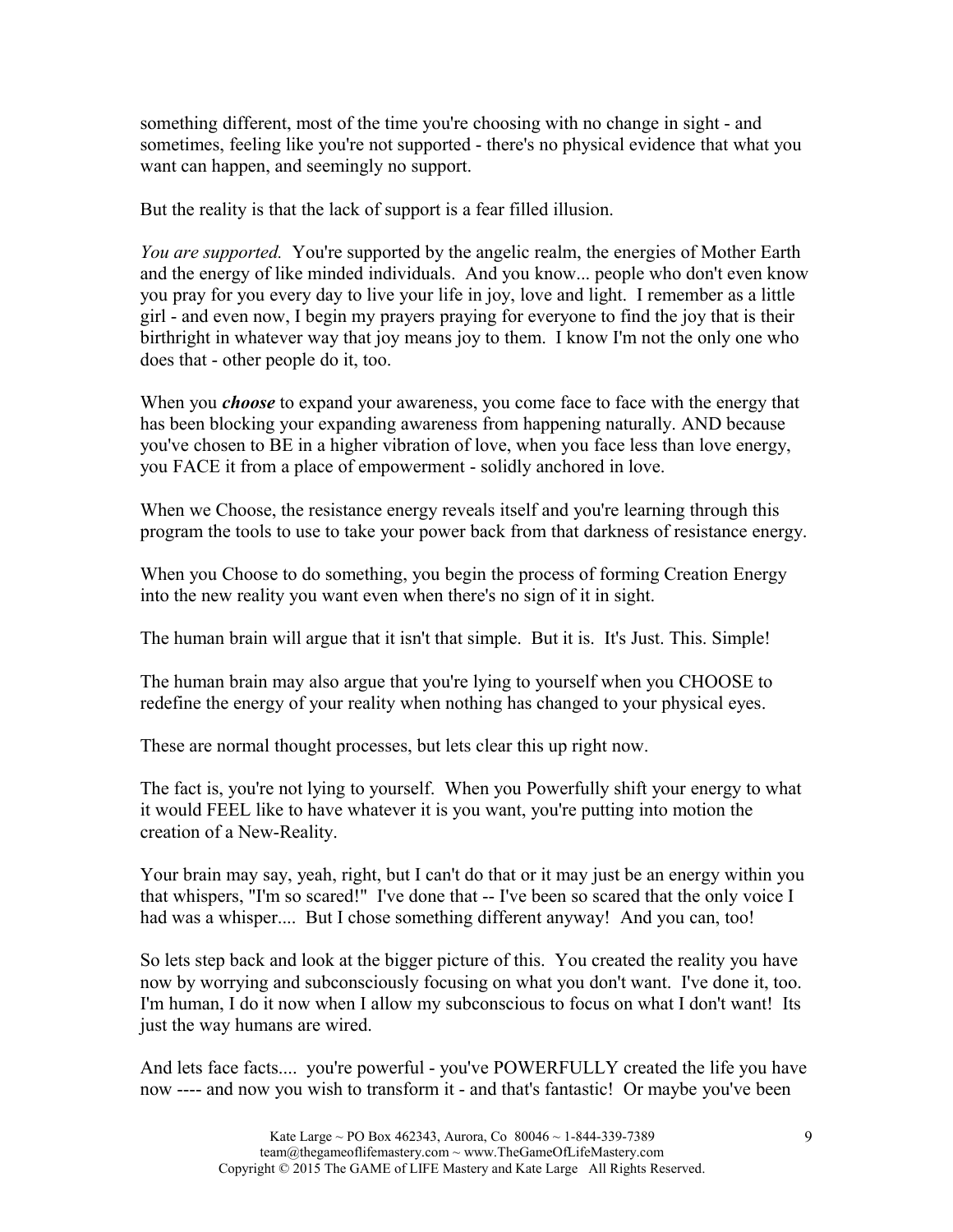on that path and you just want to make it even better than it already is, so you're choosing to powerfully create something new and better and different!

We've all created things that we don't want. Its how we experience the duality of the physical world. So don't beat yourself up! Now you're learning how to shift your energy and create something new.

So to BE in a Prosperity Mindset, your conscious, subconscious and superconscious must be in alignment - you're working at re-writing your neural pathway of deserving to be happy - of deserving to have what you want! But to maintain that - to maintain that Prosperity Mindset, you can't give in to worries and anxieties of your subconscious.

You have the tools to re-write your subconscious records - that neural pathway in your brain by shifting your energy and maintaining that new, higher vibration of love as much as humanly possible.

And remember... a few minutes ago we talked about how when we stuff resistance - and that resistance is the energy of the pain of your fears - your subconscious takes it in and breathes life into it making it bigger than what it is.

So I want to ask you right now, to commit to yourself to no longer stuff, deny or ignore that resistance energy when it comes up in your body. And we defined what that resistance feels like in another call. If you're unsure, lets talk about it - post it in the Facebook - lets talk about it.

I want to ask you to STOP feeding your subconscious any energy that's less than love.

I'm going to ask you to feed it ONLY love energy - as much as humanly possible!

And don't beat yourself up if you fall off the wagon. Just get back on!

So when resistance comes up - any energy that is less than love - that you're not feeling, "Oooo I love this" - when that energy comes up and tells you that you're not in agreement with something or someone, commit to yourself that you're going to stop and FACE the resistance head on - as quickly as you can, and pull its darkness into the light!

You can use the Jumpstart Your Power exercise I shared with you or Send Love to the situation, whatever you need to do to flood the darkness of the resistance with light.

If the painful darkness of the resistance is so strong, and it may be, if its so strong that these tools do not fully dissipate the less than love energy, I've included another very powerful program in itself: the Disconnect the Cords to Heal the Wounds of Your Heart program - go to the Mastery Tool Library to download your copy.

This is a very, very powerful tool that walks you step-by-step through how to identify deep seated, painful, resistance energy. You'll work with your angels to pull it forth into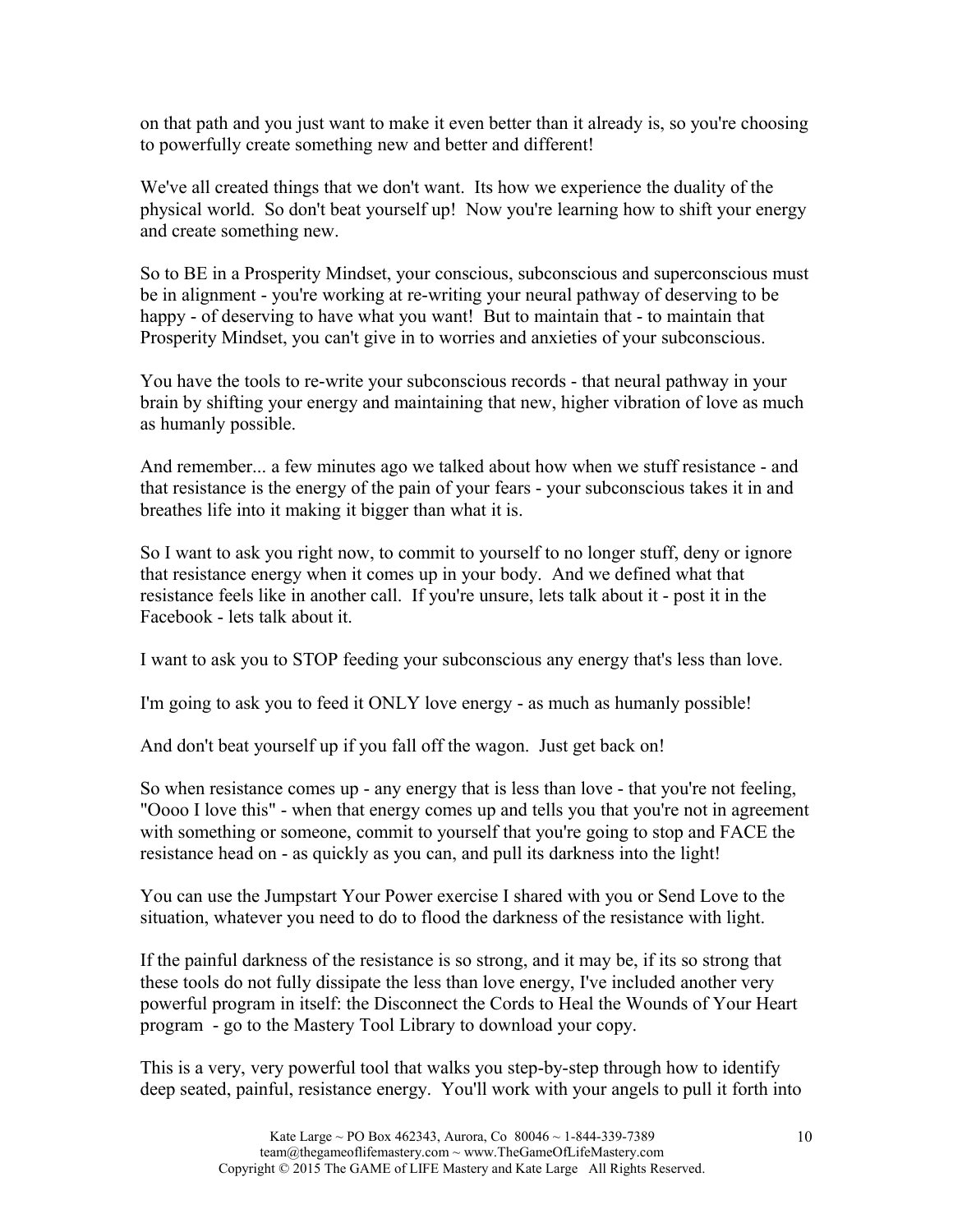the light to face it, disconnect from it and heal the wounds its created in all aspects of yourself. Next week we'll experience this disconnection process together on the call...

Our square of life consists of love, health, wealth and perfect self-expression. Prosperity energy affects ALL areas of our square of life and everything in between. When we perfect a prosperity mindset in one area, it makes it easier to achieve it in the other areas.

In the chapter, The Law of Prosperity, Florence shares with us several examples of people who wanted money. Money is not the only thing that is prosperity, but we're going to talk about this for just a moment, because money is a HUGE factor in our lives but lets look at what it was like in pre-depression days of 1925 when Florence selfpublished *The Game of Life.*

The first woman Florence talked about needed \$3000. In today's world of 2015, factoring in inflation, that \$3000 is the equivalent of over \$40,000. Florence knew that if the woman needed it, obviously it was hers. Florence's energy was unwavering and because her energy was unwavering, so was the woman's - and the Universe delivered the money through the woman's cousin.

And there was the man who needed the \$50,000 loan from the bank, well that's over \$670,000 today with inflation.

So with today's numbers it completely changes our perception of how much money these people created in the nick of time.

Now the universe, the universe doesn't care if you need one dollar or thousands of dollars or a million dollars. Because the universe holds no energy around it like we do. And that's how these people got into money trouble through their fear. That's how we all get into money troubles - through our fear.

Most of us hold money in some kind of fear. And Florence told us that: "You can control any situation, if you first control yourself." And that translates to controlling the fear within you.

These people got a handle on their fear through Florence's energy - she knew that since these people had the "idea" of the money, it was *IN their Field of Potentiality* - it was already made manifest at a higher plane of existence. All the people had to do is hold the energy of it to bring it into their reality in physical form.

This is why coming together with me in this program as a group is SO Incredibly Powerful for you! I know that everything you need - everything you want is already made manifest at a higher plane of existence for you - it has your name on it - it's a done deal.

I have no doubts --- I know its yours.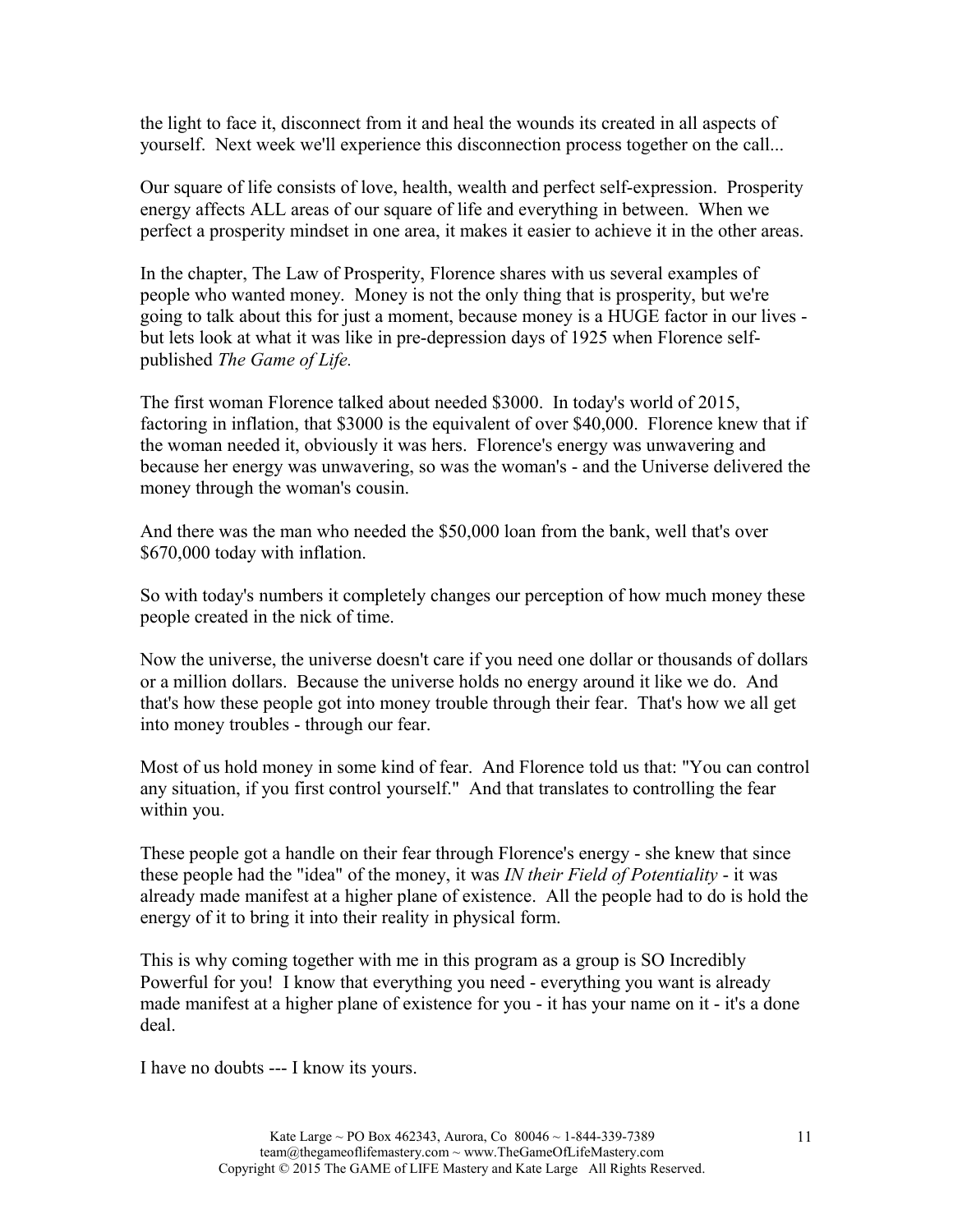AND... I know you have the ability to bring into your reality exactly what it is you need - *....exactly what you want or better.*

I BELIEVE IN YOU and your abilities - I Believe in your Power to BE the energy of what you wish to experience -- focusing your Creation Energy and breathing into a new reality!

Florence shares with us real life stories of people who stepped out of their fear surrounding money and created exactly what they wanted. And I know you can, too!

We're going to do an exercise together, but before we do that I want to discuss your angelic team. For those of you who are new to working with them and identifying their energy, I want to share this information with you to help make your life easier.

It is my belief and experience that everyone has an entourage or team of angelic beings to help you. These beings of light have been with us since before we were born. I believe we could still see them with our eyes when we were born, but then we began to experience our physical world and we wrote neural pathways in our brains that didn't include our angels and guides - so we stopped seeing them.

When I began to consciously choose to meet and work with my angelic team, I wanted to ground to shake and the lights to flash and an angel to be standing there in front of me so I KNEW without a doubt that I was talking to an angel!

It doesn't work that way - no matter how hard I tried - so I tried just talking with them, but I got discouraged that I couldn't stop my mind chatter.

Then I learned that we talk with our angels all the time - every day - but because they've been with us all our lives, we have a hard time distinguishing their energy from ours because the angels... they're like our lungs - we know they're in our chest, but we don't FEEL them. And we know they're working, because we're BREATHING - and we know they're there. Our Angelic beings of light are like that - a part of us - like breathing.

And its through our breath that we communicate with them more clearly. When I get anxious, I catch myself holding my breath. I start breathing shallowly and holding my breath - well they can't help me that way! I'm asking, "Angels, I need help!" And here I am holding my breath! Do you do this? Well... stop doing that!

When you catch yourself holding your breath ---- Breathe Deeply!!!!!!!!!!

Set your intention to work with your angels and ask for their help and ALLOW yourself to take in whatever way they communicate with you - and that could be in so many different ways. You may see something on a billboard, or hear something on the TV or you may hear them speaking inside or outside your head. You may have a knowing in your heart - you may see a vision in your mind's eye.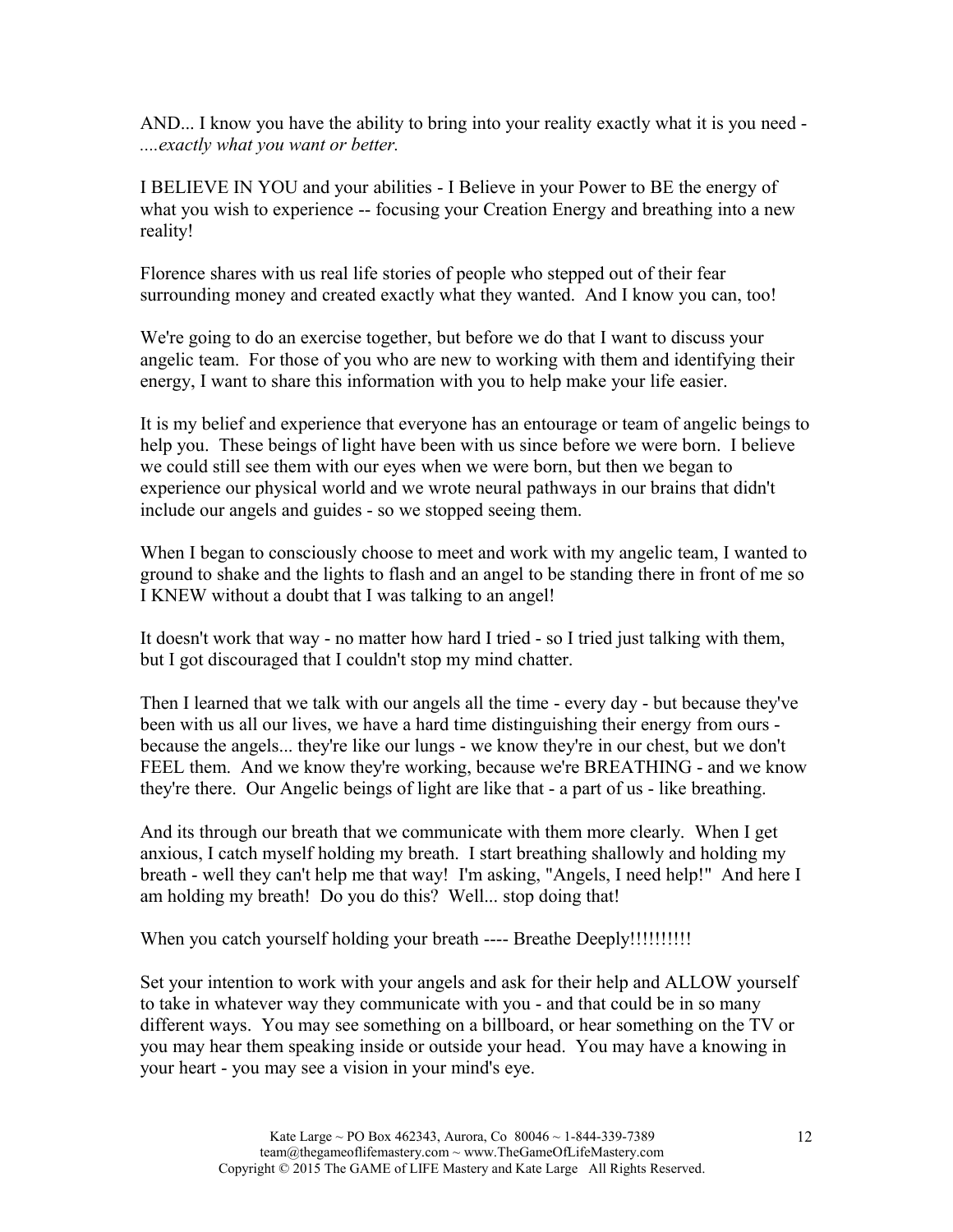I'll never forget the first time I saw my dad, after his physical body died, I saw my dad standing in my kitchen leaning against the counter. It wasn't across the room, it was in my mind's eye and I wasn't even thinking about him. And there he was. And he was laughing and telling me things. And then he told me things about other people that I didn't know -- that I didn't know yet - and the people he talked about validated what he said - and I knew his visit was real.

And you can do this too, with your angels and deceased loved ones. Everyone can communicate with beings of the angelic realm - everyone!

And we can talk about this more in the Facebook community too if you're having troubles.

So to move on to the exercise I want to do with you. I want you to identify something you want to create in your life. It can be something like a new job, new car, new home or new relationship or a better relationship than what you have now - or it could be something small, like up front parking - just choose something.

So the second thing I want you to do is assess your vibration - is it of love or above - do you feel the energy of how exciting it would be to have what you've chosen? Or do you feel some resistance? For the sake of experiencing this exercise together, I'm going to ask that you choose something that you can grasp that love or above, joy filled energy without resistance.

When you feel the excitement and joy of what it would feel like to receive what you want to create, your three levels of consciousness are in alignment.

Take a deep breath and breathe into a full Body YES - of the joy you'd feel at having received what you wish to create.

Now we're going to access the energy of your higher self - that Divinity within and connect with your Creation Energy.

But first we're going to quiet our mind....

*Place your feet flat on the floor. With your hands gently in your lap, close your eyes.*

*Focus your attention on your heart and take a deep breath...*

*Now shift your focus to gratitude of the blessings in your life. Embrace the things that you're grateful for. Take deep, full breaths of gratitude.*

*Ask yourself these questions – don't try to answer, just ask: Who am I? What do I want?*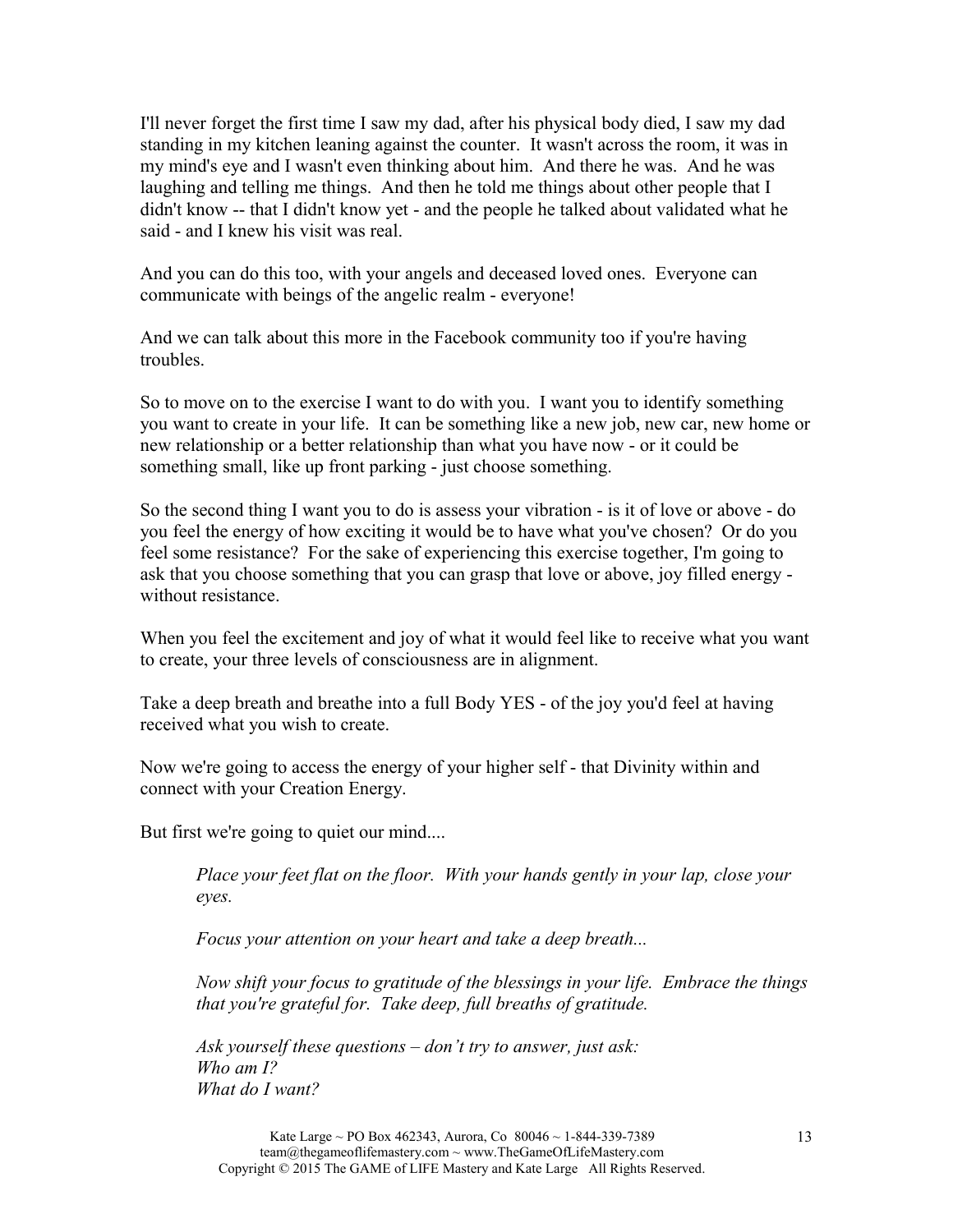*What's my purpose? What makes me happy?*

*Now simply allow yourself to be aware of your physical body. Your hands in your lap – your feet on the floor.*

*Now focus again on your heart – allow yourself to hear the beating of your heart as a sound or feel it as a sensation.*

*Take a deep breath...*

*And with your eyes closed... breathe deeply and allow yourself to experience whatever the angels bring to you...*

*You are a limitless being of love and light...* 

*You are good enough, worthy and deserving of all that makes your heart sing with joy.*

*Now, with quiet, assertive conviction, repeat after me:* 

*I DESERVE to be HAPPY!*

*I DESERVE to experience everything I want!*

*I am limitless...*

*I AM the Master Creator of My Reality*

*Now we ask our angels of creation to join us - to come close and help us magnify the highest vibration of love possible. Take a deep breath....*

*Together, we hold the safe space to access the love vibration of your higher self.*

*Take another deep breath and allow yourself to see in your mind's eye, your access to new unprocessed, creation energy.*

*You may see the sparkles of possibility, or you may feel it as a limitless, bold energy, or you may simply have an awareness that it's there. The first time I saw raw creation energy... it looked like the milky way with sparkles of light.*

*We ask the Creation Angels to help us shift the three aspects of our consciousness into alignment. You deserve to be, do, and have whatever your heart desires.*

*As your angels hold you in this beautiful space of possibility, take a deep breath and allow yourself to feel the surge of love pulsating throughout all aspects of your essence your conscious, subconscious and superconscious.*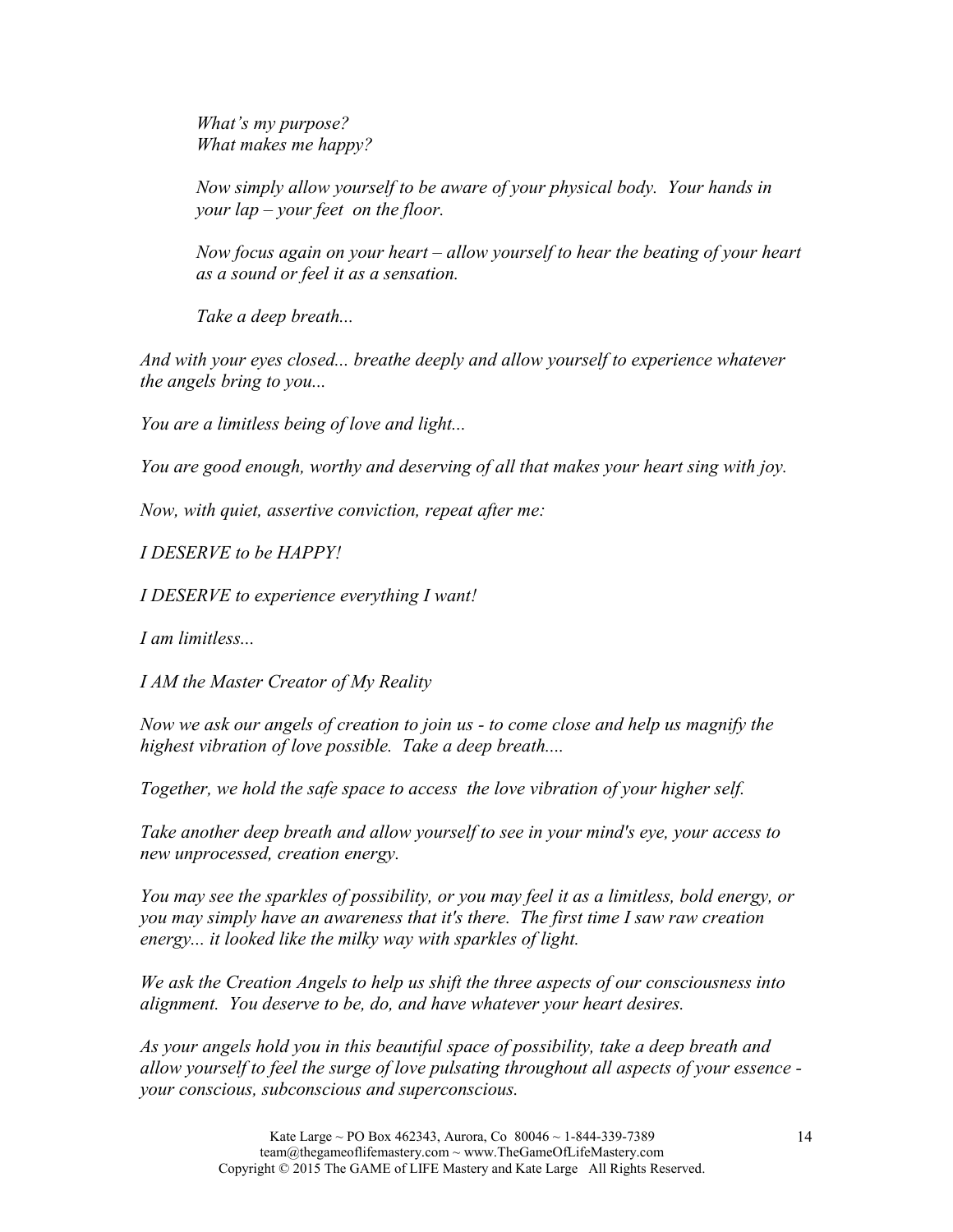*Take a deep breath as we ask the Creation Angels to come closer to continue expanding and intensifying your shift to the highest vibration of love.*

*Continue to breathe deeply and with each deep breath embrace the vibration of love notice the size of your access to creation energy -- it gets larger with each breath.*

*You ARE limitless possibility...*

*You can be... do... and have everything that makes your heart sing with joy.*

*Its already made manifest at a higher plane of existence...*

*There is more than enough Creation Energy to fulfill all your dreams.*

*Its here for you now and always...*

*Open your arms wide to welcome the energy of creation into form.*

*What does the energy FEEL like to receive what you've chosen to create?*

*Take a really deep breath and breathe life into what you wish to create.*

*The angels of creation help you...*

*Now take a really deep breath and take in the excitement of what you've created...*

*What does it look like? What does it feel like???*

*Now, again, take another deep breath and allow yourself to be aware of your physical body - your feet flat on the floor - your hands in your lap. Take a deep breath and embrace the power of love creation energy. Bring this love with you into this moment.* 

*When you're ready, open your eyes.*

When we open our heart to the limitless possibility, the limitless possibility that we are, our higher vibration expands the access to more than enough Creation Energy to create whatever brings us joy and happiness.

The true source of your prosperity is within you and I believe in your ability to create something new and different in your life - something that you love! No matter who you are, no matter where you live, no matter what you have or have not done in your life, you deserve to be happy - and you are the Master Creator of your life and you have the power to CHOOSE the energy you wish to create with. Its time to understand that your reality depends on you claiming your power to choose. You have the power to banish lack forever from your life, and now is the time!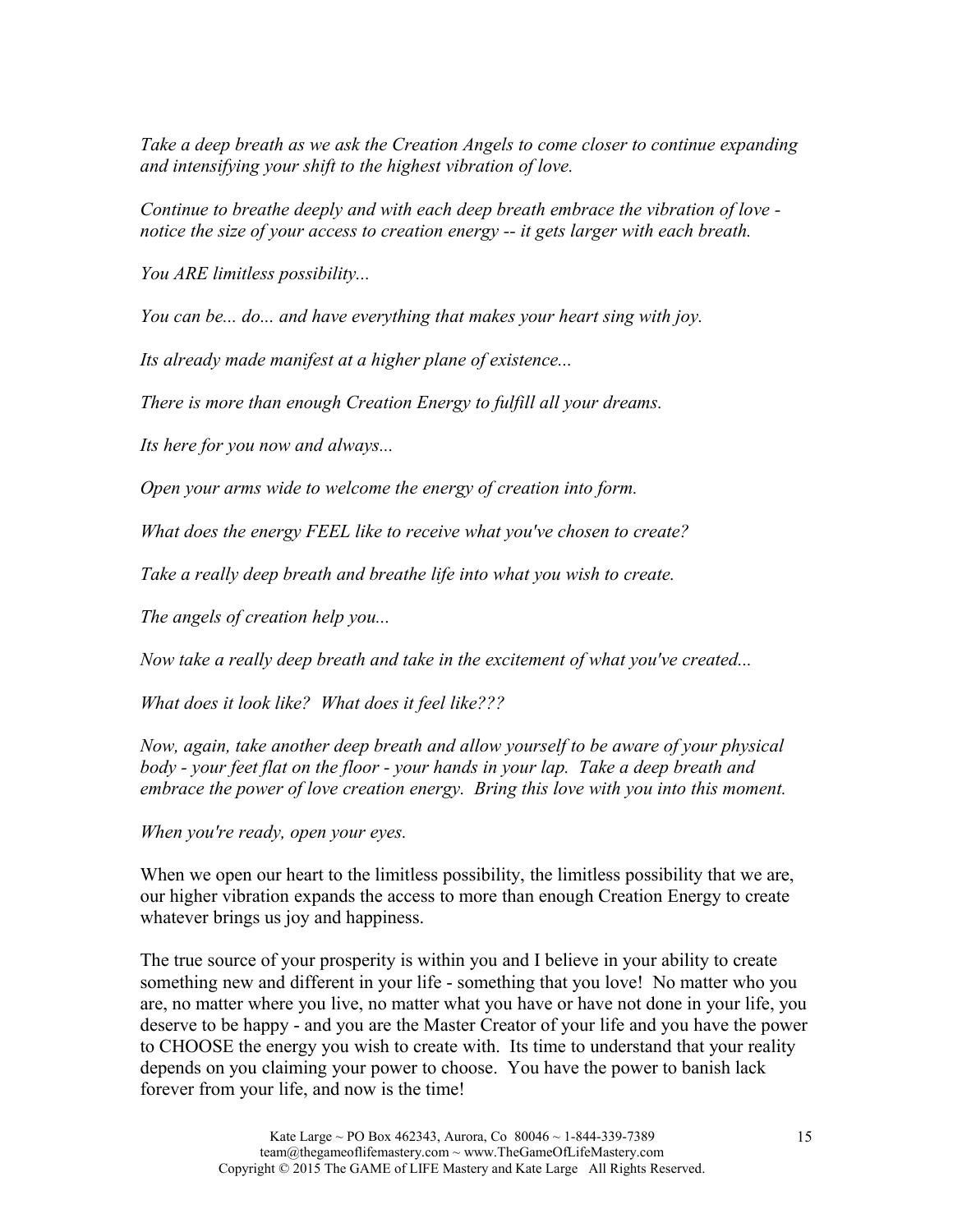So we're going to recap here really quick:

\* You've identified the energy you wish to BE in and you're actively choosing to stay in that higher vibration of love energy

\* You know how to recognize when that energy fades and you know what to do

\* To create something new in your life - CHOOSE what you want and discern if you feel any resistance at creating it - if you do, use your tools to dissipate the darkness of fear and raise your vibration to a full body YES, excited energy. This will bring your three levels of consciousness into alignment - as best you possibly can.

\* Tap into your higher self and access your Creation Energy and mold what you want into form.

\* Then to seal the deal, prepare for receiving what you've just set into motion to create. If you've created a more loving relationship, create a space to be together in love and joy. If you want a new car, make a space to park it. If you want a new home, get a new keychain for the new keys or create change of address cards. If you want to take a trip, get something you would need for the trip.

Prepare to receive, like the woman who wanted an apartment in New York when apartments were scarce. She bought new blankets for her new apartment and rejoiced at how wonderful it would be to live there - and she received the apartment even though there were over 200 other applicants.

## Florence teaches that *"Man must prepare for the thing he has asked for, when there isn't the slightest sign of it in sight!"*

I want to share some words of wisdom here... When you want to create something new and Fantastic in your life, use good judgment on who you share your intentions with. Before sharing, make sure that the person you're sharing with will support you.

If you're unsure of the support, then tell no-one in your circle of friends and family. The Facebook community is so valuable to share these things with because we are supportive of one another. People you know who are living from a foundation of fear outside of our program, they may not be supportive of you - not because they don't want to, but because fear rules their thoughts, their words and their actions.

OR your family and friends may be absolutely awesome and you can show them how to bring their dreams to fruition.

Just be discerning of who will support you before you share.

Now I do want to mention again about the Darkness Before the Dawn...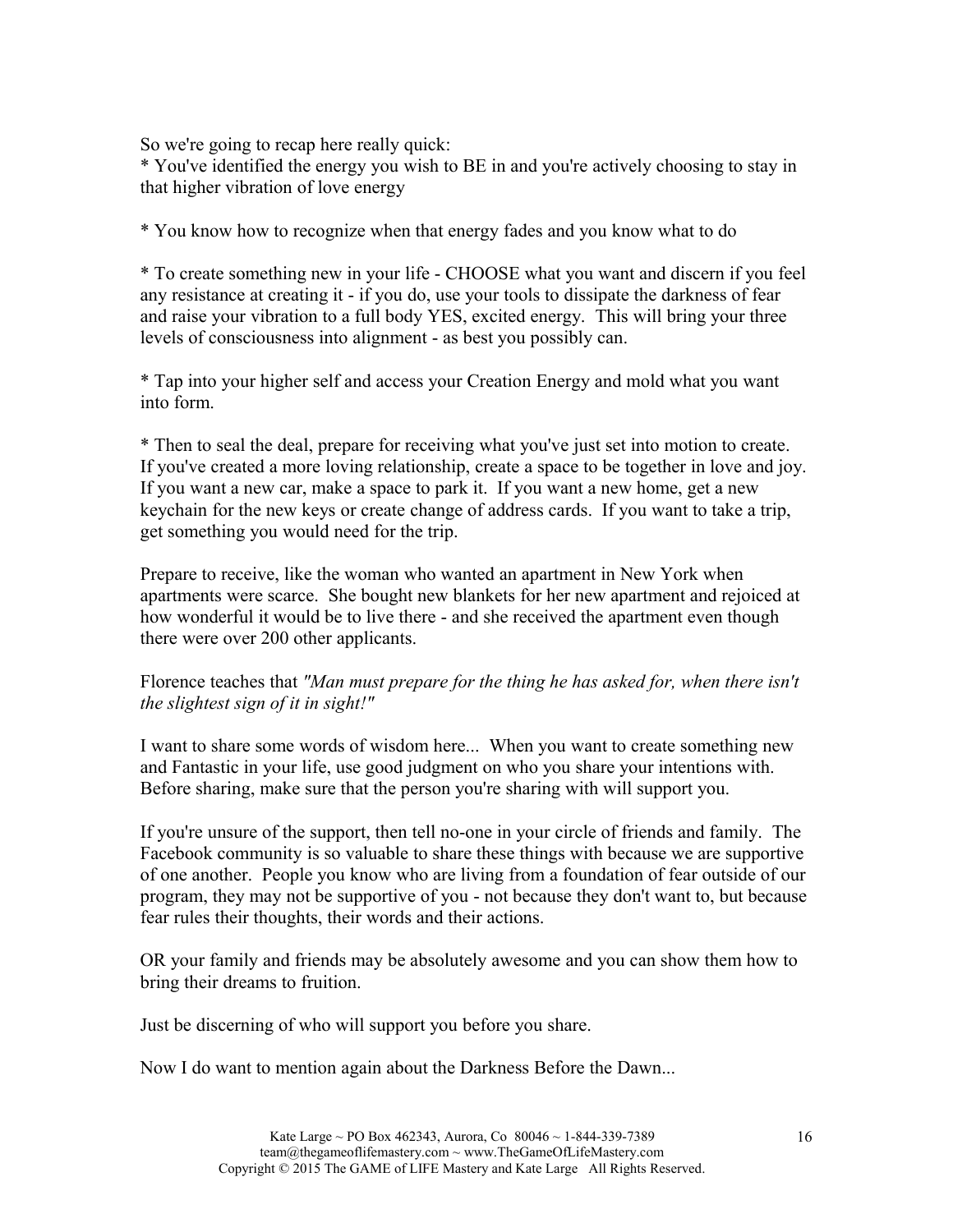Because when we want to create something new in our lives, typically it is because we are experiencing some form of painful, uncomfortable, resistance with what we have now.

To create something new it is crucial that our subconscious is no longer running the show and we are worry FREE! All three levels of consciousness must be in alignment, otherwise we'll be struggling in a lesson of futility, trying to create something different from the same energy of fear - that's why we're working at re-writing our neural pathways. So please do implement that every day. Because we can't... we can-not create something different from the same vibration of fear - when we create from fear, we create more of what we already have.

So identify what you want - or at least the energy of it - you may not know what it looks like, but you know what it would feel like and shift into the energy of receipt of what it would feel like, whether you know what it looks like or not - its all good - its not necessary for you to know what you want to create is going to look like. What's important is the energy that it feels like - you embrace it and you're in an excited state of joy of having what you want.

That's what I did when we were looking for a house. When we gave notice on our apartment, they re-rented it immediately. We had 60 days to get out. We were looking, looking, looking and couldn't find anything.

I sat down with the angels and said, I don't' know what this house is going to look like, but I know the area and I know what its going to feel like to walk in, to live there... And all of a sudden there was a house available. And when I walked, that's the energy - that was it - and the angels worked out the details. And we've been here for a year.

So you've set the wheels in motion - your energy of creation is forming, but.... in the material world, you're not seeing anything happening, and your brain starts questioning you...

Florence states that "adverse thoughts of doubt and fear surge from the subconscious. They are the "army of the aliens" and must be put to flight."

We are beings of love and light - doubt and fear are illusions of the physical world. Florence compares the abnormality of doubt and fear to aliens and she's right - doubt and fear are foreign to the energy of love that we really are. But when we doubt ourselves, the energy magnifies to become an army.

The darkness before the dawn is the darkness of our own fear threatening to consume us. If we let that happen, we will stop the creation we've put into motion.

Your life - my life - everyone's life depends on the vibration of our energy. Are you in the energy you've chosen or are you in the energy that hidden fear dictates?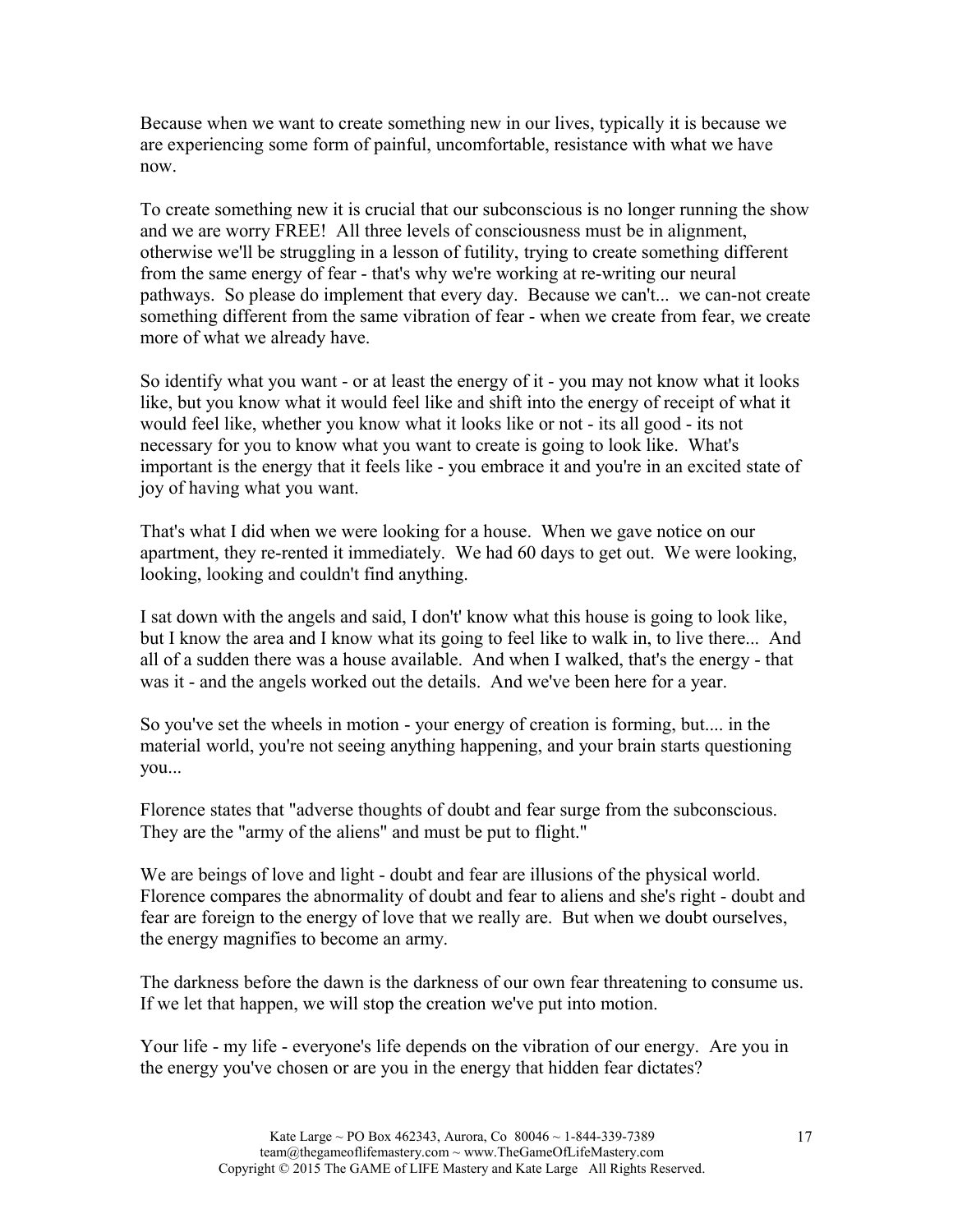Remember, you choose from a foundation of empowerment!

The three SIMPLE steps to creating something new or transforming the reality you already have are these:

1. Choose what you want or need

2. Claim and maintain the energy of receiving what you want or need FEELS like addressing any resistance with your tools - maintaining your prosperity mindset.

3. Allow yourself to take whatever action steps are revealed and open your arms wide to receive what you want or need. PREPARE for what you wish to be, do or have.

The HOW to bring what you want into your reality will be revealed to you when you allow your superconscious to work with the universe to materialize your creation energy into physical, tangible form. The action steps will be revealed to you - if there are any for you to take.

If fear comes in - that darkness before the dawn - recognize it for what it is - RESISTANCE! And implement your tools to dissolve it and shift back into the energy of what it would FEEL like to receive what it is you want.

### **I hold you in the light of POWERFULLY maintaining the highest vibration of love or above possible. I KNOW you have the power to create a new reality.**

Remember --- Life isn't a struggle unless we choose to struggle --- Life is a GAME -- meant to be enjoyed!

This completes our class module. And... we're having another electrical storm - I just got zapped with electricity. So... I just want to remind you... your time showing up powerfully for the classes, homework and making use of the Mastery Tool Library downloads is a tremendous investment in transforming your life - do NOT get hung up on something that you might have missed. Just allow yourself to work with your angels and be calm and the universe will bring you the time - and it'll be the right time to take in whatever you feel you've missed. I want to invite you to be involved in the Facebook community for additional support - all questions are going to be answered.

Now, I have a little bit more information here, I'm just going to put it in the transcript because I have another electrical storm and I've got to get off the phone.

So I send you love, I send you light... KNOW you ARE Powerful!

So before you go to bed at night, define the energy you want to BE in. Explore it, revel in it, embrace it, flood your body with it and claim it as your new normal way of BE-ing. Claim it with a FULL BODY YES!